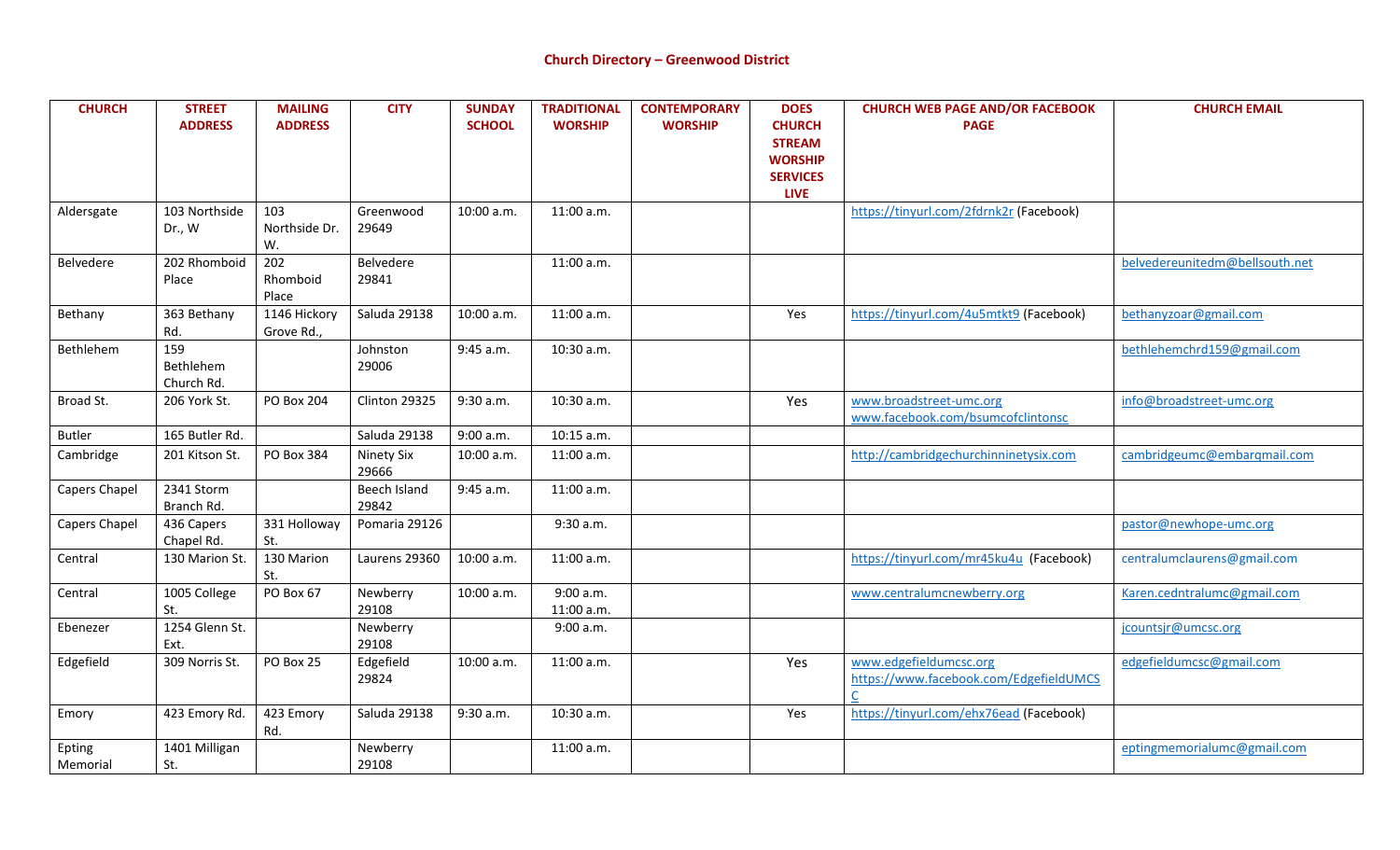| <b>CHURCH</b> | <b>STREET</b><br><b>ADDRESS</b>         | <b>MAILING</b><br><b>ADDRESS</b> | <b>CITY</b>                      | <b>SUNDAY</b><br><b>SCHOOL</b> | <b>TRADITIONAL</b><br><b>WORSHIP</b> | <b>CONTEMPORARY</b><br><b>WORSHIP</b> | <b>DOES</b><br><b>CHURCH</b><br><b>STREAM</b><br><b>WORSHIP</b> | <b>CHURCH WEB PAGE AND/OR FACEBOOK</b><br><b>PAGE</b>                           | <b>CHURCH EMAIL</b>                  |
|---------------|-----------------------------------------|----------------------------------|----------------------------------|--------------------------------|--------------------------------------|---------------------------------------|-----------------------------------------------------------------|---------------------------------------------------------------------------------|--------------------------------------|
|               |                                         |                                  |                                  |                                |                                      |                                       | <b>SERVICES</b><br><b>LIVE</b>                                  |                                                                                 |                                      |
| First UMC     | 244 W. Main<br>St.                      | PO Box 203                       | Laurens 29360                    | 9:30 a.m.                      | 10:30 a.m.                           |                                       |                                                                 | www.firstmethodistlaurens.org<br>https://tinyurl.com/2p8zdkc8 (Facebook)        | contact@firstmethodistlaurens.org    |
| Grace         | 639 Georgia<br>Ave.                     | 639 Georgia<br>Ave.              | North Augusta<br>29841           | 9:45 a.m.                      | 8:30 a.m.<br>11:00 a.m.              | 8:45 a.m.                             | yes                                                             | www.gotgrace.org<br>https://www.facebook.com/GotGraceUMC                        | info@gotgrace.org                    |
| Harmony       | 94 Bouklnight<br>Rd.                    | <b>PO Box 186</b>                | Johnston<br>29832                | 9:00 a.m.                      |                                      | 10:00 a.m.                            | Yes                                                             | https://tinyurl.com/mpcjhecu (Facebook)                                         | johnstonharmonyumc@gmail.com         |
| Hodges        | 107 Robertson<br>St.                    | PO Box 236                       | Hodges 29653                     | 10:00 a.m.                     | 11:00 a.m.                           |                                       |                                                                 | https://tinyurl.com/mu6k4vpu<br>(Find-a-Church)                                 | hodgesumc@gmail.com                  |
| Hopewell      | 1557 Hopewell<br>Church Rd.             |                                  | Clinton 29355-<br>9040           |                                | 10:30 a.m.                           |                                       |                                                                 |                                                                                 |                                      |
| Johnston      | 504 Church St.                          | <b>PO Box 186</b>                | Johnston<br>29832                | 10:00 a.m.                     | 11:00 a.m.                           | 12:00 p.m.                            |                                                                 |                                                                                 | johnstonharmonyumc@gmail.com         |
| Kinard        | 2217 Hwy. 248<br>S, Ninety Six<br>29666 | 104 Lebanon<br>Church Rd.        | Greenwood<br>29646               |                                | 9:30 a.m.                            |                                       |                                                                 | https://www.facebook.com/KinardUMC                                              |                                      |
| Kings Chapel  | 82 Nazarene<br>Dr.                      |                                  | Ware Shoals<br>29692             | 10:00 a.m.                     | 9:00 a.m.                            | 12:00 p.m.                            |                                                                 |                                                                                 |                                      |
| Main St.      | 211 N. Main<br>St.                      | 211 N. Main<br>St.               | Greenwood<br>29646               | 10:00 a.m.                     | 11:00 a.m.                           |                                       | Yes                                                             | https://www.mainstreetgreenwood.org/<br>https://tinyurl.com/2p8z2pyk (Facebook) | churchoffice@mainstreetgreenwood.org |
| Langley       | 2696 Augusta<br>Rd.                     | PO Box 161                       | Langley 29834                    | 9:45 a.m.                      | 11:00 a.m.                           | 12:00 p.m.                            | Yes                                                             | https://www.facebook.com/LangleyUMC                                             | langleyumc@atlanticbbn.net           |
| Leesville     | 510 E.<br>Columbia Ave.                 | 510 E.<br>Columbia<br>Ave.       | Batesburg-<br>Leesville<br>29070 | 10:00 a.m.                     | 11:00 a.m.                           | 9:00 a.m.                             | Yes                                                             | www.leesvilleumc.com<br>https://tinyurl.com/4ydbwva2 (Facebook)                 | office@leesvilleumc.com              |
| Lowell St.    | 300 Lowell<br>Ave.                      | 300 Lowell<br>Ave.               | Greenwood<br>29646               |                                | 10:00 a.m.                           |                                       | Yes                                                             | http://www.lowellstreetumc.org<br>www.facebook.com/LowellStreetUMC              | Ismethodist@nctv.com                 |
| Mathews       | 800 Wright<br>Ave.                      | PO Box 2066                      | Greenwood<br>29646               | 11:00 a.m.                     | 10:00 a.m.                           |                                       |                                                                 | www.mathewsumc.org                                                              | mathews@mathewsumc.org               |
| McCormick     | 200 E. Gold St.                         | <b>PO Box 267</b>                | McCormick<br>29835               | 11:00 a.m.                     | 10:00 a.m.                           |                                       | Yes                                                             | www.Mccormickumc.org                                                            | mccormickumc@wctel.net               |
| McKendree     | 565 Hwy. 378<br>East                    |                                  | Edgefield<br>29692               |                                | 9:45 a.m.                            |                                       | Yes                                                             | https://tinyurl.com/2p8nn2cx (Facebook)                                         |                                      |
| Mt. Bethel    | 212 Mt. Bethel<br>Church Rd.            |                                  | Ware Shoals<br>29692             | 9:00 a.m.                      | 10:000 a.m.                          | 12:00 p.m.                            |                                                                 |                                                                                 |                                      |
| Mt. Lebanon   | 772 Old Ninety<br>Six Hwy.              | 772 Old<br>Ninety Six<br>Hwy.    | Greenwood<br>29649               | 10:00 a.m.                     | 11:00 a.m.                           |                                       |                                                                 | https://tinyurl.com/2p8we7bb (Facebook)                                         | mlumc1835@gmail.com                  |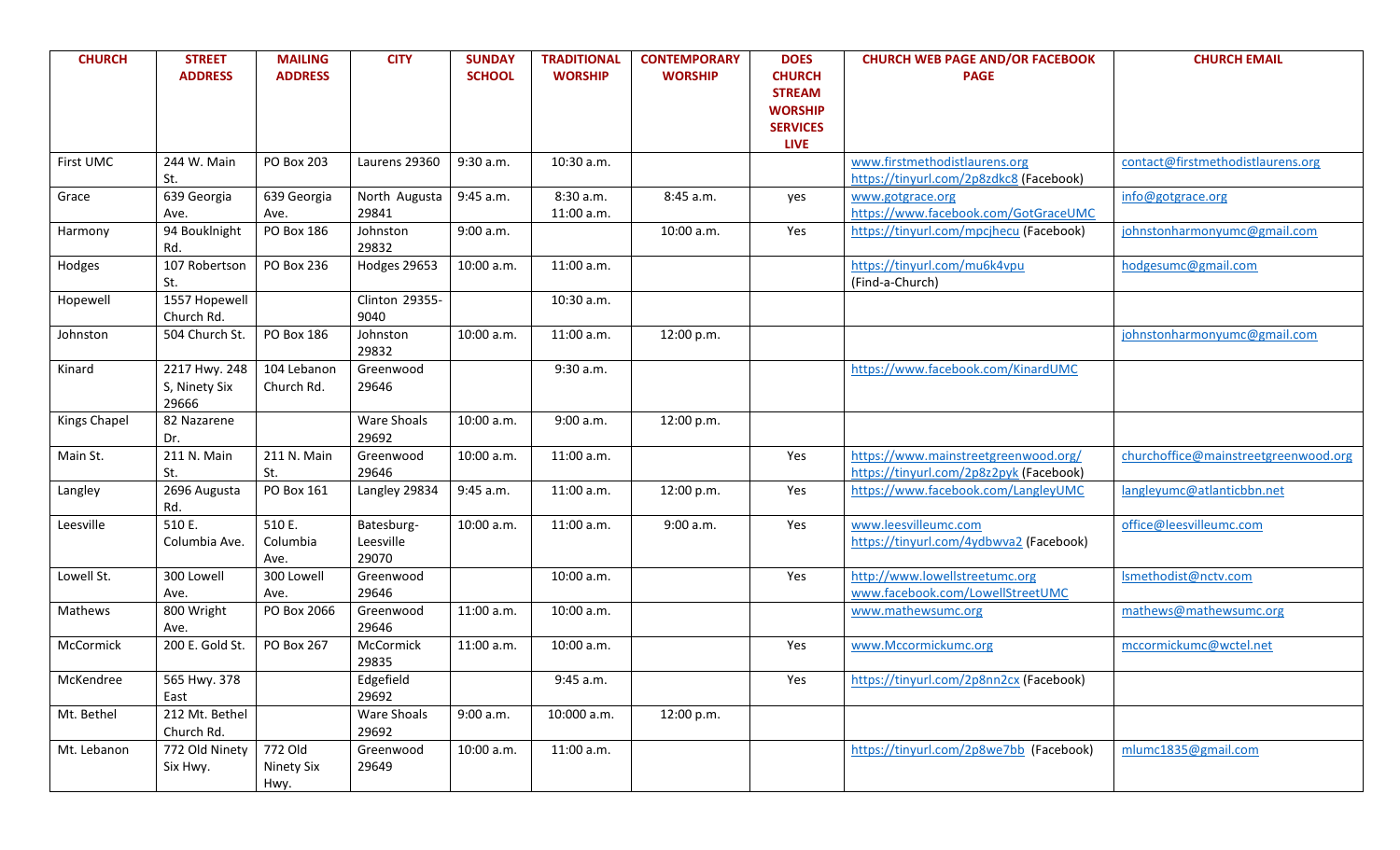| <b>CHURCH</b>       | <b>STREET</b><br><b>ADDRESS</b> | <b>MAILING</b><br><b>ADDRESS</b> | <b>CITY</b>        | <b>SUNDAY</b><br><b>SCHOOL</b> | <b>TRADITIONAL</b><br><b>WORSHIP</b> | <b>CONTEMPORARY</b><br><b>WORSHIP</b> | <b>DOES</b><br><b>CHURCH</b>    | <b>CHURCH WEB PAGE AND/OR FACEBOOK</b><br><b>PAGE</b> | <b>CHURCH EMAIL</b>         |
|---------------------|---------------------------------|----------------------------------|--------------------|--------------------------------|--------------------------------------|---------------------------------------|---------------------------------|-------------------------------------------------------|-----------------------------|
|                     |                                 |                                  |                    |                                |                                      |                                       | <b>STREAM</b><br><b>WORSHIP</b> |                                                       |                             |
|                     |                                 |                                  |                    |                                |                                      |                                       | <b>SERVICES</b>                 |                                                       |                             |
| Mt. Pleasant        | 2360 Mt.                        | 2360 Mt.                         | Pleasant<br>Mt.    |                                | 11:00 a.m.                           |                                       | <b>LIVE</b>                     |                                                       |                             |
|                     | Pleasant Rd.                    | Pleasant Rd.                     | 29126              |                                |                                      |                                       |                                 | https://tinyurl.com/mu7u4dd5 (Facebook)               | mtpleasantumc2360@gmail.com |
| Nazareth            | 2943 Columbia                   | 2943                             | Leesville          | 9:00 a.m.                      | 10:00 a.m.                           |                                       | Yes                             | https://www.facebook.com/NazarethUMC                  | Nazarethumc@yahoo.com       |
|                     | Hwy.                            | Columbia                         | 29070              |                                |                                      |                                       |                                 |                                                       |                             |
|                     |                                 | Hwy.                             |                    |                                |                                      |                                       |                                 |                                                       |                             |
| New Hope            | 3777 New<br>Hope Rd.            | 331 Holloway<br>St.              | Pomaria 29126      | 10:00 a.m.                     | 11:00 a.m.                           |                                       |                                 | www.newhope-umc.org                                   | admin@newhope-umc.org       |
| O'Neal St.          | 511 O'Neal St.                  | PO Box 5                         | Newberry           |                                |                                      | 9:30 a.m.                             |                                 | www.onealumc.org                                      |                             |
|                     |                                 |                                  | 29108              |                                |                                      |                                       |                                 | https://tinyurl.com/3w347syy (Facebook)               |                             |
| Panola              | 404 Panola                      | PO Box 1102                      | Greenwood          | 10:00 a.m.                     | 11:00 a.m.                           |                                       |                                 |                                                       |                             |
|                     | Ave.<br>693                     | PO Box 689                       | 29646<br>McCormick |                                |                                      |                                       |                                 | www.republicanumc.com                                 |                             |
| Republican          | Chamberlain's                   |                                  | 29835              | 9:45 a.m.                      | 11:00 a.m.                           |                                       | Yes                             | https://tinyurl.com/34ukspv8 (Facebook)               | repumc@gmail.com            |
|                     | Ferry Rd.                       |                                  |                    |                                |                                      |                                       |                                 |                                                       |                             |
| <b>Ridge Spring</b> | 206 Dubose St.                  | 206 Dubose                       | Ridge<br>Spring    |                                | 11:00 a.m.                           |                                       |                                 |                                                       |                             |
|                     |                                 | St.                              | 29129              |                                |                                      |                                       |                                 |                                                       |                             |
| St. John            | 18 Gregg St.                    | 18 Gregg St.                     | Graniteville       | 10:00 a.m.                     | 11:15 a.m.                           |                                       |                                 | www.saintjohnumc.org                                  |                             |
|                     |                                 |                                  | 29829              |                                |                                      |                                       |                                 | https://tinyurl.com/24wjkmbs (Facebook)               |                             |
|                     |                                 |                                  |                    |                                |                                      |                                       |                                 | https://tinyurl.com/5n7rwkfx (YouTube)                |                             |
| Shiloh              | 253 Shiloh Rd.                  | 253 Shiloh<br>Rd.                | Saluda 29138       | 10:00 a.m.                     | 9:00 a.m.                            |                                       |                                 |                                                       |                             |
| Soule Chapel        | 435 Soule                       | PO Box 6005                      | Chappells          | 9:30 a.m.                      | 10:00 a.m.                           |                                       |                                 | https://tinyurl.com/4uwrh7st (Facebook)               |                             |
|                     | Chapel Rd.,                     |                                  | 29037              |                                |                                      |                                       |                                 |                                                       |                             |
|                     | Crosshill<br>29332              |                                  |                    |                                |                                      |                                       |                                 |                                                       |                             |
| Spann               | 200 Church St.                  | PO Box 54                        | <b>Ward 29166</b>  |                                | 9:45 a.m.                            |                                       |                                 |                                                       |                             |
| St. James           | 301 Watts                       | 301 Watts                        | Laurens 29360      | 10:00 a.m.                     | 11:00 a.m.                           |                                       | Yes                             | www.stjameslaurens.com                                | stjameslaurens@gmail.com    |
|                     | Ave.                            | Ave.                             |                    |                                |                                      |                                       |                                 | https://tinyurl.com/y5a26yn8 (Facebook)               |                             |
| St. John's          | 513 W. Church                   | 513 W.                           | Batesburg          | 9:30 a.m.                      | 10:30 a.m.                           |                                       |                                 | https://tinyurl.com/3wa4dz8d (Facebook)               | stpaulsaluda@gmail.com      |
|                     | St.                             | Church St.                       | 29006              |                                |                                      |                                       |                                 |                                                       |                             |
| St. Mark            | 550 Hwy. 72                     | 550 Hwy. 72                      | Greenwood          | 10:00 a.m.                     | 8:45 a.m. and                        | 9:00 a.m. and                         | Yes                             | www.stmarkgreenwood.com                               | office@stmarkgreenwood.com  |
|                     | Bypass, NW                      | Bypass NW.                       | 29649              |                                | 11;00 a.m.                           | 11:15 a.m. (Rivers                    | $8:45$ a.m. $-$                 | https://tinyurl.com/bdhxd66n (Facebook)               |                             |
|                     | (Bypass<br>Campus)              |                                  |                    |                                | (ByPass<br>Campus)                   | St. Campus<br>10:00 a.m.              | <b>Bypass</b><br>Campus         |                                                       |                             |
|                     | 1633 Rives St.                  |                                  |                    |                                |                                      | <b>Blended Worship</b>                | $10:00$ a.m. $-$                |                                                       |                             |
|                     | (Rivers St.                     |                                  |                    |                                |                                      | (Coronaca                             | Coronaca                        |                                                       |                             |
|                     | Campus)                         |                                  |                    |                                |                                      | Campus                                | Campus                          |                                                       |                             |